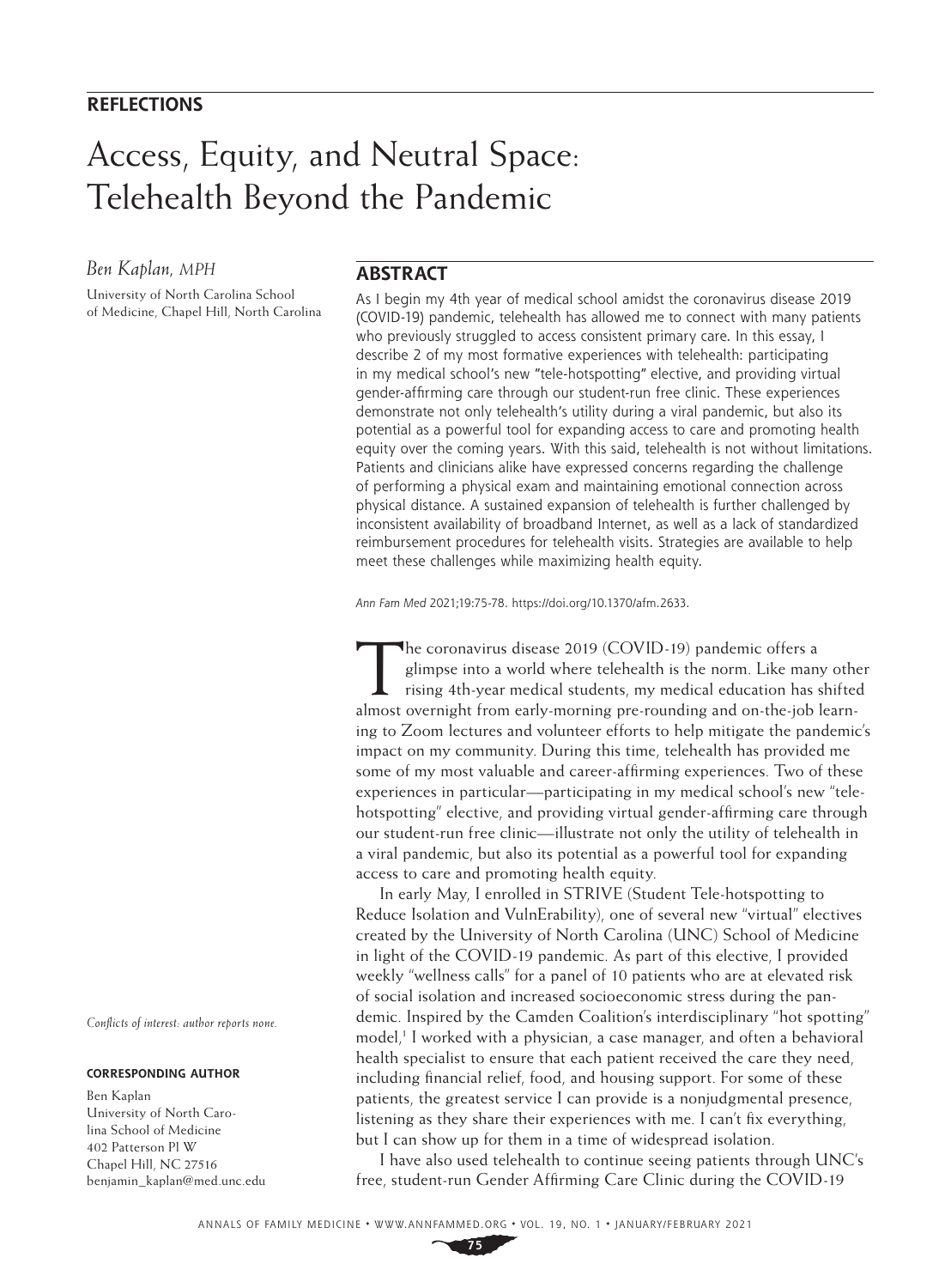pandemic. As one of our clinic's volunteer student members, I work under the supervision of an attending physician to provide primary care, including hormone therapy, for a small panel of local transgender and gender-nonconforming folks. Now that we conduct our visits over video, we are unable to perform physical exams or track laboratory values as we would at our inperson free clinic. These are not the conditions under which I imagined I would be providing care, but I am still providing care. And it is helping. I can't follow my patient's hematocrit, but I can carefully ask about symptoms concerning side effects of testosterone therapy, and continue this crucial treatment in their absence. I can watch my patient's shoulders relax as we talk about the emotional changes they have experienced after several months indoors.

In both of these examples, telehealth serves as a bridge between our health care system and some of its most marginalized patients, many of whom struggled to access care long before the COVID-19 pandemic began.2 Consistency of preventive care is lower among those experiencing social and geographic isolation, $3,4$ unstable housing,<sup>5</sup> food insecurity,<sup>5</sup> and other forms of socioeconomic stress, all of which are encoded within a system of structural racism that limits access and worsens outcomes for people of color.<sup>6</sup> For transgender individuals, particularly transgender and gendernonconforming people of color, these barriers are often compounded by experiences of discrimination and trauma in clinical spaces.<sup>7-9</sup> Before the pandemic, many of my current telehealth patients missed multiple clinic appointments due to limited transportation and other logistical barriers. Others hadn't left their houses in months due to limited mobility, or had repeatedly deferred care due to anxiety around entering a clinical space. Even after resolution of our current public health emergency, they will still face these barriers to in-person care. While by no means a definitive solution, continuing to expand the availability of telephone and video visits beyond the COVID-19 pandemic will help mitigate our nation's vast racial, economic, and geographic disparities in consistent access to medical care.

In the interest of health equity, it is important to address the limitations of telephone- and video-based clinical interactions, particularly if these services are to be extended more frequently to patients experiencing higher degrees of socioeconomic marginalization.10 To that end, patients and clinicians alike have expressed concerns over limited capacity to perform a physical exam and measure vital signs over telehealth.11 While I share these concerns, I feel that the necessity of in-person evaluation varies by clinical encounter. Evaluation of dyspnea, for example, has been found

to benefit significantly from a physical exam.12 Home blood pressure monitoring, on the other hand, has repeatedly demonstrated greater accuracy and prognostic value than in-clinic readings, especially when a medical professional observes and provides feedback on patients' self-measurement technique over video.<sup>13</sup> With this variation in mind, "hybrid practices," which provide a combination of in-person and telehealth visits, offer a promising compromise.10

Other recent articles have discussed the challenge of establishing emotional connection with patients over telehealth, in the absence of shared physical space.<sup>14,15</sup> To borrow a phrase from Dhruv Khullar, my medical education has taught me to deeply appreciate the honor and responsibility of sitting with my patients.<sup>16</sup> Some of our most meaningful interpersonal exchanges are silent navigations of shared space: shaking hands to solidify a new lifestyle goal, passing a box of tissues during a tearful conversation, sharing silence after I deliver a life-changing diagnosis. I worry about the implications of losing these interactions, particularly with those of my patients who are already most marginalized from our health care system.

However, removing this spatial dimension from my clinical practice has also challenged me to become more aware of how my words invite or discourage dialog. I pause more during my telehealth visits, leaving space for patients to ask questions and share thoughts. I use the teach-back method<sup>17</sup> to confirm their understanding, and check in more frequently regarding their comfort and concerns. Sometimes, it feels as if seeing my patients over video helps to level the inherent power dynamic between us.18 In an in-person visit, the patient enters a physical space which is clearly demarcated as mine, not theirs: a "doctor's office." My command over this space is compounded by other aspects of my identity: whiteness, maleness, cisgenderedness, able-bodiedness.19 While telehealth certainly does not eliminate all of these complex dynamics, it presents an opportunity to connect with each patient in a new context. As we sit behind our computer screens, in our own rooms, we create a shared space that belongs to neither and yet to both of us.

In developing best practices for sharing this new "virtual space" with our patients, it is important that we utilize focus groups, community advisory boards, and other strategies to solicit input and feedback from communities lacking access to consistent primary care. With this said, many of these communities—including those in remote rural and inner-city counties—also disproportionately lack access to secure Internet or video-compatible devices.<sup>20</sup> Internet use and digital literacy (ie, comfort with using web-based technology) are particularly low among Americans aged 65 years

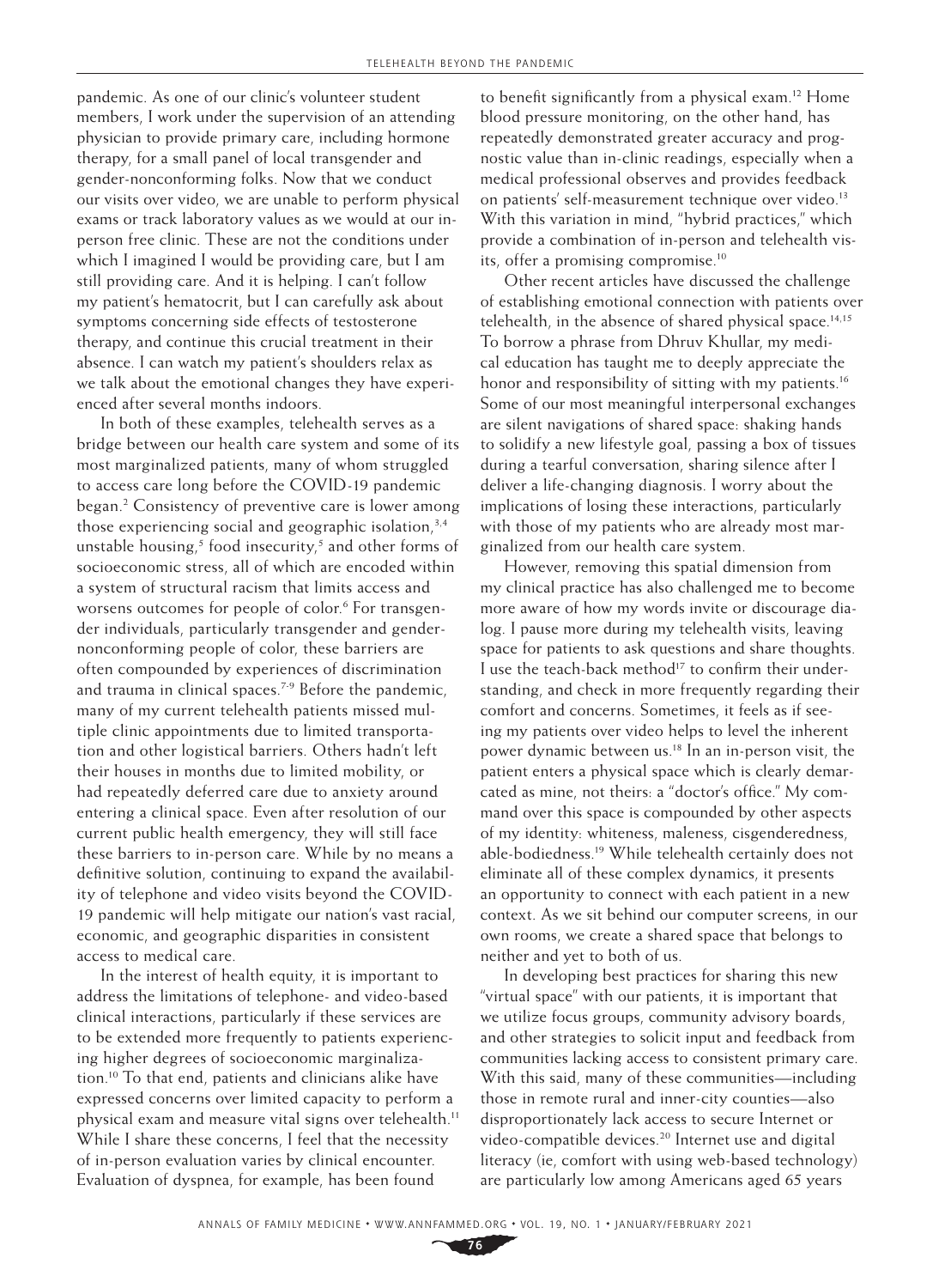and older, and lower still with decreasing health literacy.<sup>21</sup> In order to ensure that telehealth reaches those who need it most, it is therefore important to address Internet access and digital literacy as social determinants of health.<sup>22</sup> This may be accomplished through large-scale expansion of broadband Internet access (including fiber, wireless, or satellite technology), $23$ as well as through distribution of secure mobile WiFi hotspots and video-compatible devices to those who lack these resources. Additionally, community-based telehealth educators could provide individual or group instruction for those with low digital literacy.

Long-term expansion of telehealth is further challenged by a lack of standardized reimbursement procedures for telehealth visits. Insurance coverage of telehealth varies by state and plan, and may change rapidly in response to new regulations. As a result, clinicians and patients alike are often left with unpredictable price tags.<sup>24</sup> The American Academy of Family Physicians<sup>25</sup> and many other professional societies have publicly endorsed "telehealth parity," ie, comparable reimbursement for telephone, video, and in-person visits. The Centers for Medicare and Medicaid Services,<sup>26</sup> as well as several private insurers,<sup>27</sup> have responded with mostly temporary policy waivers to increase reimbursement for telehealth services during the COVID-19 pandemic. While temporary waivers are an important start, permanent adoption of telehealth parity across insurance providers will help to sustain these crucial services.

As much as I look forward to resuming in-person clinical interaction, I worry about returning to a world in which so many of my patients are unable to access routine clinical care. Telehealth is not a one-stop solution to our nation's vast structural inequities, and its limitations with respect to in-person care merit serious consideration. If my brief experience is any indication, however, telehealth may continue to be a crucial resource for some of our most marginalized patients long after this national state of emergency has resolved. Sustaining a widespread expansion of telehealth beyond the COVID-19 pandemic will require flexibility, collaboration, resilience, and openness to change, but I'm confident that we can rise to the challenge. Our health care community's collective response to the COVID-19 pandemic has demonstrated that we are capable of bending without breaking—especially when our patients' lives hang in the balance. If we are intentional about centering equity, telehealth may be an important tool for constructing a new normal: a health care system that is more accessible, adaptable, and equitable than its predecessor.

**To read or post commentaries in response to this article, see it online at [https://www.AnnFamMed.org/content/19/1/75.](https://www.Ann​Fam​Med.org/content/19/1/75)**

**Key words:** telehealth; telemedicine; health care disparities; health equity; health care delivery/HSR: health disparities; health equity; primary care issues: access to care/barriers to access; health services accessibility

Submitted May 6, 2020; submitted, revised, July 31, 2020; accepted August 5, 2020.

**Acknowledgments:** I would like to thank Missy Brown and Bria Adimora Godley for their thoughtful edits to this essay.

#### **References**

- 1. Finkelstein A, Zhou A, Taubman S, Doyle J. Health care hotspottinga randomized, controlled trial. *N Engl J Med*. 2020;382(2):152-162. 10.1056/NEJMsa1906848.
- 2. National Association of Community Health Centers. Community health center chartbook. Published Jun 2018. [https://www.nachc.](https://www.nachc.org/wp-content/uploads/2018/06/Chartbook_FINAL_6.20.18.pdf) [org/wp-content/uploads/2018/06/Chartbook\\_FINAL\\_6.20.18.pdf](https://www.nachc.org/wp-content/uploads/2018/06/Chartbook_FINAL_6.20.18.pdf)
- 3. Arcury TA, Gesler WM, Preisser JS, Sherman J, Spencer J, Perin J. The effects of geography and spatial behavior on health care utilization among the residents of a rural region. *Health Serv Res*. 2005; 40(1):135-155. 10.1111/j.1475-6773.2005.00346.x.
- 4. Ricketts TC, Savitz L. Access to health services. In: Ricketts TC, Gesler LWM, Savitz L, Osborne D, eds. *Geographic Methods for Health Services Research.* Lanham, MD: University Press of America; 1994:91–119.
- 5. Kushel MB, Gupta R, Gee L, Haas JS. Housing instability and food insecurity as barriers to health care among low-income Americans. *J Gen Intern Med*. 2006;21(1):71-77. 10.1111/j.1525-1497.2005. 00278.x.
- 6. Jones CP. Levels of racism: a theoretic framework and a gardener's tale. *Am J Public Health*. 2000;90(8):1212-1215. 10.2105/ajph.90.8. 1212.
- 7. Safer JD, Coleman E, Feldman J, et al. Barriers to healthcare for transgender individuals. *Curr Opin Endocrinol Diabetes Obes*. 2016; 23(2):168-171. 10.1097/MED.0000000000000227.
- 8. Rodriguez M. Transgender people of color often face choice between racist and transphobic health care providers. TheBodyPro. Published Sep 10, 2019. Accessed Jun 26, 2020. [https://www.thebodypro.com/article/](https://www.thebodypro.com/article/transgender-people-of-color-often-face-choice-between-racist-and) [transgender-people-of-color-often-face-choice-between-racist-and](https://www.thebodypro.com/article/transgender-people-of-color-often-face-choice-between-racist-and)
- 9. Lambda Legal. When health care isn't caring: Lambda Legal's survey of discrimination against lgbt people and people with HIV. Published July 31, 2014. [https://www.lambdalegal.org/publications/](https://​www.lambdalegal.org/publications/when-health-care-isnt-caring) [when-health-care-isnt-caring](https://​www.lambdalegal.org/publications/when-health-care-isnt-caring)
- 10. Kritz F. Telemedicine keeps doctors and patients connected at a safe remove. *The Washington Post*. May 16, 2020.
- 11. Powell RE, Henstenburg JM, Cooper G, Hollander JE, Rising KL. Patient perceptions of telehealth primary care video visits. *Ann Fam Med*. 2017;15(3):225-229. 10.1370/afm.2095.
- 12. Shellenberger RA, Balakrishnan B, Avula S, Ebel A, Shaik S. Diagnostic value of the physical examination in patients with dyspnea. *Cleve Clin J Med*. 2017;84(12):943-950. 10.3949/ccjm.84a.16127.
- 13. George J, MacDonald T. Home blood pressure monitoring. *Eur Cardiol*. 2015;10(2):95-101. 10.15420/ecr.2015.10.2.95.
- 14. Bergman D, Bethell C, Gombojav N, Hassink S, Stange KC. Physical distancing with social connectedness. *Ann Fam Med*. 2020;18(3): 272-277. 10.1370/afm.2538.
- 15. Cassie Shortsleeve. What does virtual care mean for the future of maternal health? InStyle Magazine. Published Jun 16, 2020. [https://](https://www.instyle.com/beauty/health-fitness/virtual-prenatal-postpartum-care-maternal-health-crisis) [www.instyle.com/beauty/health-fitness/virtual-prenatal-postpartum](https://www.instyle.com/beauty/health-fitness/virtual-prenatal-postpartum-care-maternal-health-crisis)[care-maternal-health-crisis](https://www.instyle.com/beauty/health-fitness/virtual-prenatal-postpartum-care-maternal-health-crisis)
- 16. Khullar D. The importance of sitting with patients. The New York Times The Well blog. Published Mar 19, 2015. [https://well.blogs.](https://​well.blogs.nytimes.com/2015/03/19/the-importance-of-sitting-with-patients/) [nytimes.com/2015/03/19/the-importance-of-sitting-with-patients/](https://​well.blogs.nytimes.com/2015/03/19/the-importance-of-sitting-with-patients/)